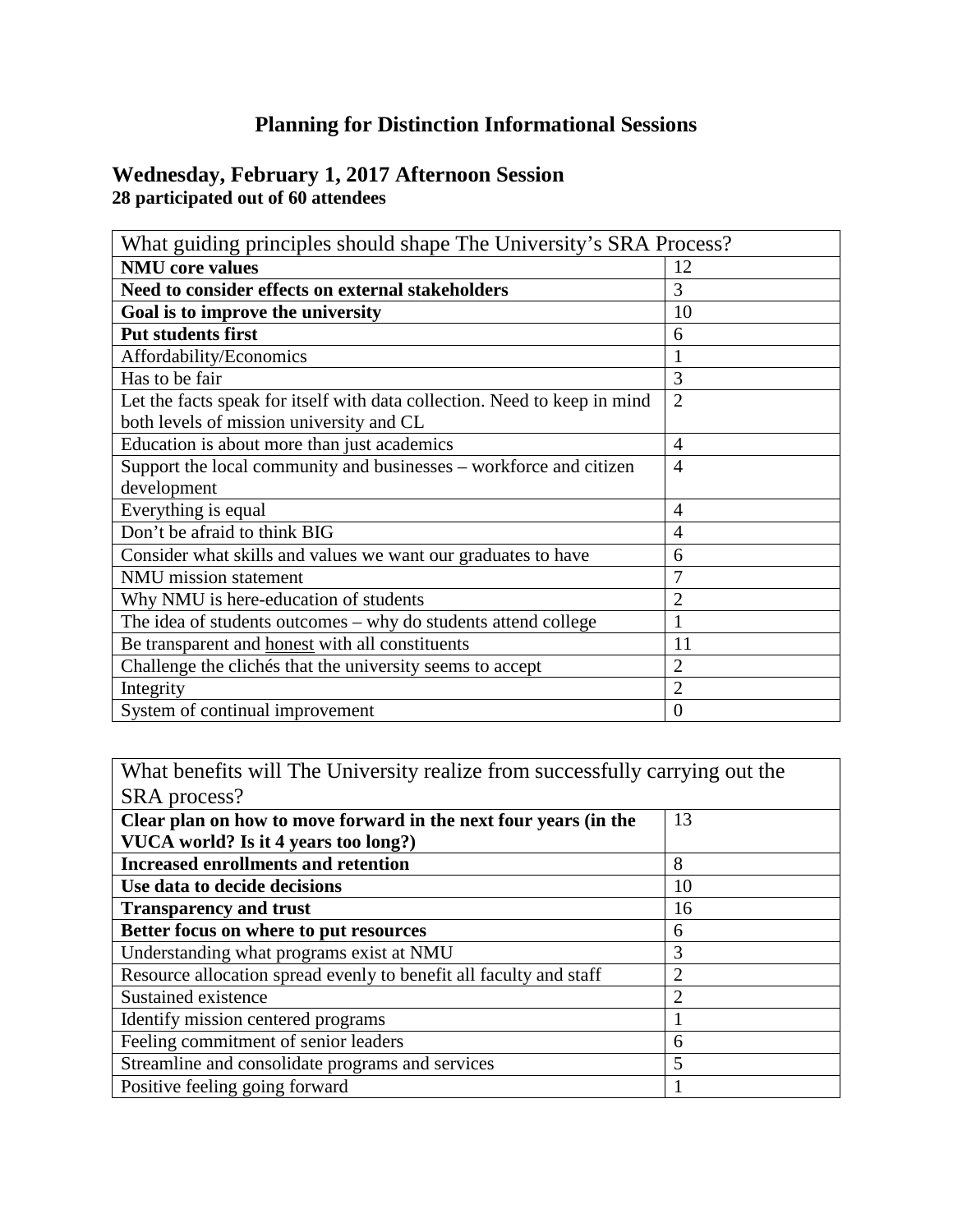| Perhaps gaining an understanding that what we think and know is |  |
|-----------------------------------------------------------------|--|
| different from what the data tells us.                          |  |
| How integrated man programs are with one another/ that awarding |  |
| dollars by major may not be in the university's best interest.  |  |
| Realize the data you don't have                                 |  |
| Understanding of the different programs                         |  |
| Clearer idea of what our core values really are                 |  |

| What pitfalls would arise from carrying out the SRA process?           |                |
|------------------------------------------------------------------------|----------------|
| Type 1 or 2 error – Drop programs you really shouldn't or keep         | 7              |
| programs you really shouldn't                                          |                |
| Tack of appropriate follow through                                     | 17             |
| Data not balanced fairly for all                                       | 13             |
| Low Morale - animosity/hard feelings toward task force members         | 11             |
| <b>Bad</b> assumptions                                                 | 3              |
| Bias – value driven decision making                                    | $\overline{2}$ |
| Cynicism                                                               | $\overline{2}$ |
| Departments not submitting information in timely manner                | 9              |
| Departments not submitting information that is not flattering to       | $\overline{0}$ |
| department                                                             |                |
| Quality of teaching, research, other work declines as people work on   | $\overline{4}$ |
| this process                                                           |                |
| Adverse effects on region as result of some programs closing           | $\overline{2}$ |
| Service courses may not be adequately evaluated in terms of benefit to | 10             |
| other programs although essential to university                        |                |
| Task force burn out                                                    | 3              |
| Contact violations                                                     | 3              |
| Benefit of programs/strategies not well captured in data yet           | 3              |
| Programs dropped – personal lost                                       | $\overline{4}$ |
| Just forming a new layer of committee's over movement                  | 3              |
| University not carrying out results of process                         | $\overline{7}$ |
| <b>Rumors</b>                                                          | 3              |
| Time expected                                                          | 6              |

| What advice can you offer to the task forces that will carry out the SRA process? |  |  |
|-----------------------------------------------------------------------------------|--|--|
| <b>Be Respectful</b>                                                              |  |  |
| Forget your own silo                                                              |  |  |
| Dig into the data so that you actually understand it                              |  |  |
| Have an open-mind and try to learn and appreciate other areas                     |  |  |